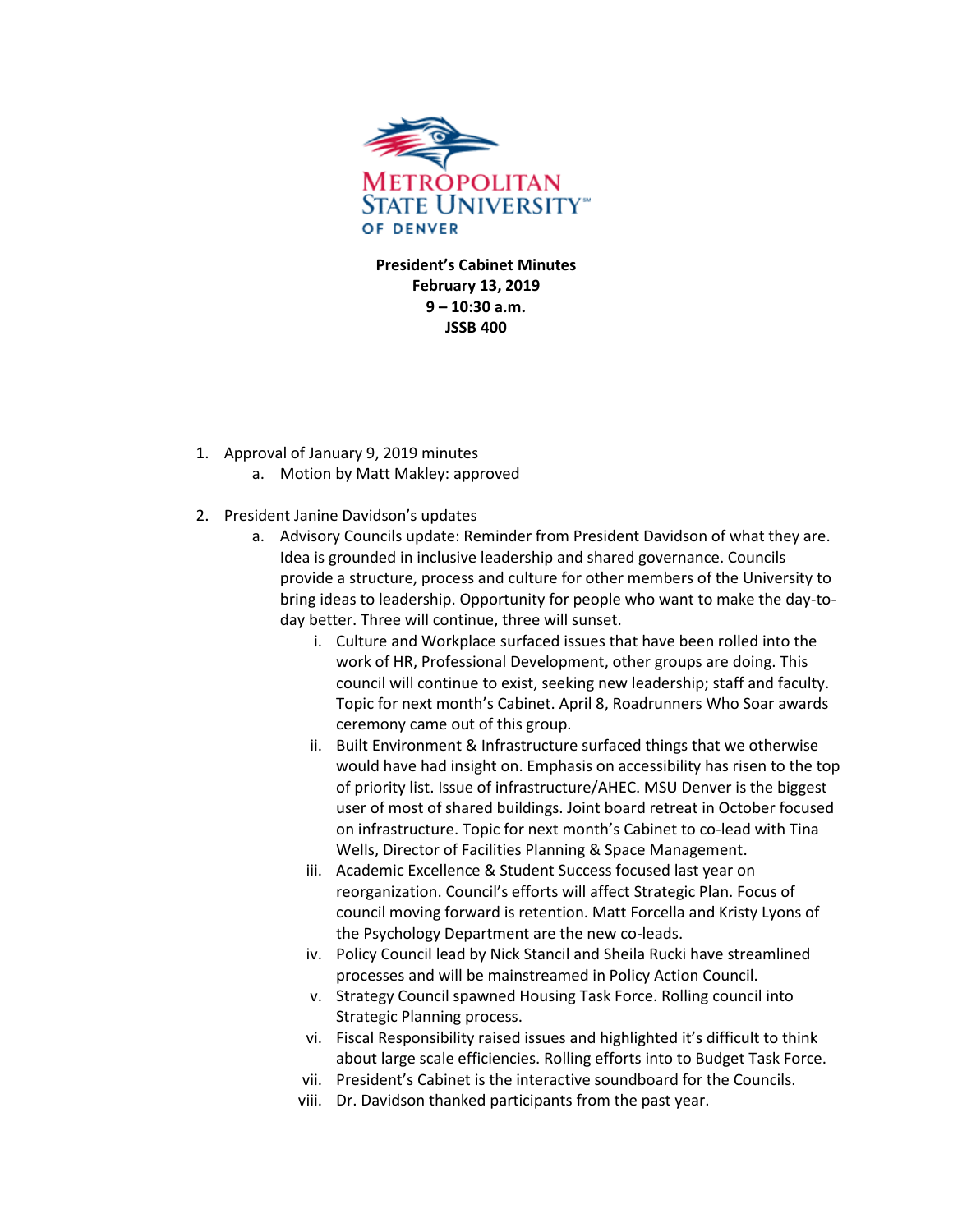- 3. Process Transformation Update presented by Sarah Buller, Office of University Effectiveness process transformation specialist
	- a. What process improvement is, what it looks like at MSU Denver, accomplishments, Higher Ed landscape, growth in 2019
	- b. Respect for people, continuous improvement, values defined by those we serve, eliminate waste to increase value
	- c. Let's stop doing things that don't make sense
	- d. 2018 Wins: Smart cards, Masters Faculty Budget, College Completion, HSI Transfer Workgroup
	- e. Plan, do, check, act (experiments)
	- f. Methodology
	- g. Process Improvement in Higher Ed: student-serving, increasing efficiency and effectiveness University-wide.
	- h. Anthony Grant asked how they prioritize; project size, criteria, does it align with University goals, scope
	- i. Evan Bowles asked what resources Sarah needs: capacity building, student employee, change leaders to ask the same questions of their teams
- 4. Retention Book Club presented by Matt Forcella and Kristy Lions, Psychology Department
	- a. Vicki Golich announced Matt Forcella, Courtney Rocheleau, Greg Singer and Lisa Hagan spontaneously created a book club to create evidence-based research on what needs to be done to foster student retention and success
		- i. Matt Forcella, Courtney Rocheleau, Greg Singer, and Lisa Hagan are the leads
		- ii. Presentation of certificates by Vicki Golich to:
			- 1. Dr. Mo Flynn, assistant professor, Department of Psychology Dr. Bethany Fleck, associate professor, Department of Psychology

Dr. Anna Ropp, associate professor, Department of Psychology Dr. Kristy Lyons, assistant professor, Department of Psychology Dr. Chris Garris, assistant professor, Department of Psychology

Dr. Pam Ansburg, professor, Department of Psychology

Dr. Christine Good, affiliate faculty, Department of Psychology

Jake Cooney, affiliate faculty, Department of Psychology Dr. Katherine Hill, associate professor, Department of Psychology

Dr. Chad Mortensen, associate professor, Department of Psychology

Dr. Bill Taylor, affiliate faculty, Department of Psychology Dr. Layton Seth Curl, department chair & professor, Department of Psychology

- Dr. Aaron Richmond, professor, Department of Psychology
- Dr. Jovan Hernandez, assistant professor, Department of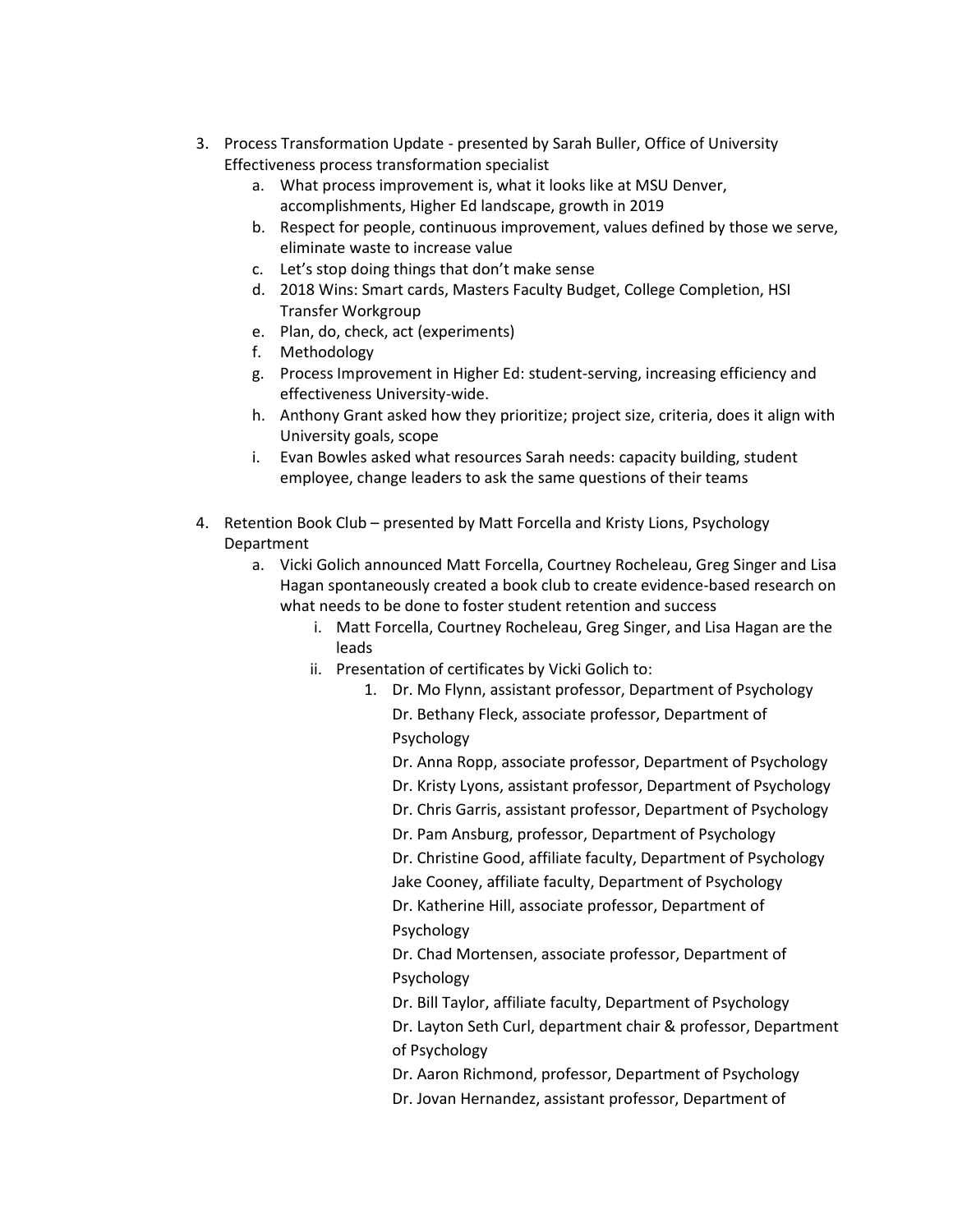Psychology

Dr. Lorraine Kubicek, affiliate faculty, Department of Psychology

- iii. Courtney Rocheleau provide insights; good pedagogical tactics have impact on graduation rates. Faculty can impact retention by teaching style. Imbedding academic advisors into departments helps students navigate the journey and impact culture. This semester they are reading a new book.
- iv. Vicki tasked the committee to work with Jeff Loats, director of the Center for Teaching, Learning and Design to streamline the process out to other faculty.
- v. Strategic Enrollment Management Task force on retention Matt Makley suggested the book club connect with them. Matt will connect book club with Michael Nguyen, director of Enrollment Management.
- 5. Roadrunner Gives Back Day presented by Julie Lucas, Strategy Branch special projects manager
	- a. April 11, multiple shifts throughout the day. 11 confirmed projects and adding more. Institution-wide day of giving back to the community. Projects that are family inclusive, faculty/class inclusive.
		- i. Ex. Newborns in Need at Denver Health
		- ii. Variety of opportunities at Florence Crittenton family inclusive
		- iii. Sack lunch packing on campus, HLC has volunteered space and a class of participants
- 6. Cyber Hygiene presented by Kevin Taylor, associate vice president of Information Technology Services and chief information officer and Mike Hart, director of Security, Infrastructure, and Network Services
	- a. Current threat status FBI and Department of Homeland Security alerted it's a high threat time of year, financial aid distribution.
	- b. Recent examples recommended to use University servers i.e Y Drive, they are regularly scanned. Synch to those resources, they are backed up.
		- i. iTunes phishing example
		- ii. 71 MSU Denver email accounts that have Dropbox accounts; hundreds of thousands of documents. Other professional orgs request us to use Dropbox; best practices are to not use Dropbox. Highly recommend using Office 365. For collaboration with specific other institutions, Dropbox is ok but within MSU Denver use Office 365 for collaboration.
	- c. Best practices work/life balance, personal/public information. Use personal accounts for personal data/information. Synch data. Avoid emailing data, use collaboration tools. Don't email sensitive information. Don't save data any longer than is necessary.
	- d. Ongoing initiatives regular appearance in Early Bird. Risk assessment. Data loss prevention tools are being looked into. Windows 10, support for 7 goes away this year. Implementing new Security Awareness Training, policy updates.
	- e. David Fine recommended from a legal perspective to make phone calls wherever possible and do not "reply all."
	- f. DO NOT USE DOODLE POLLS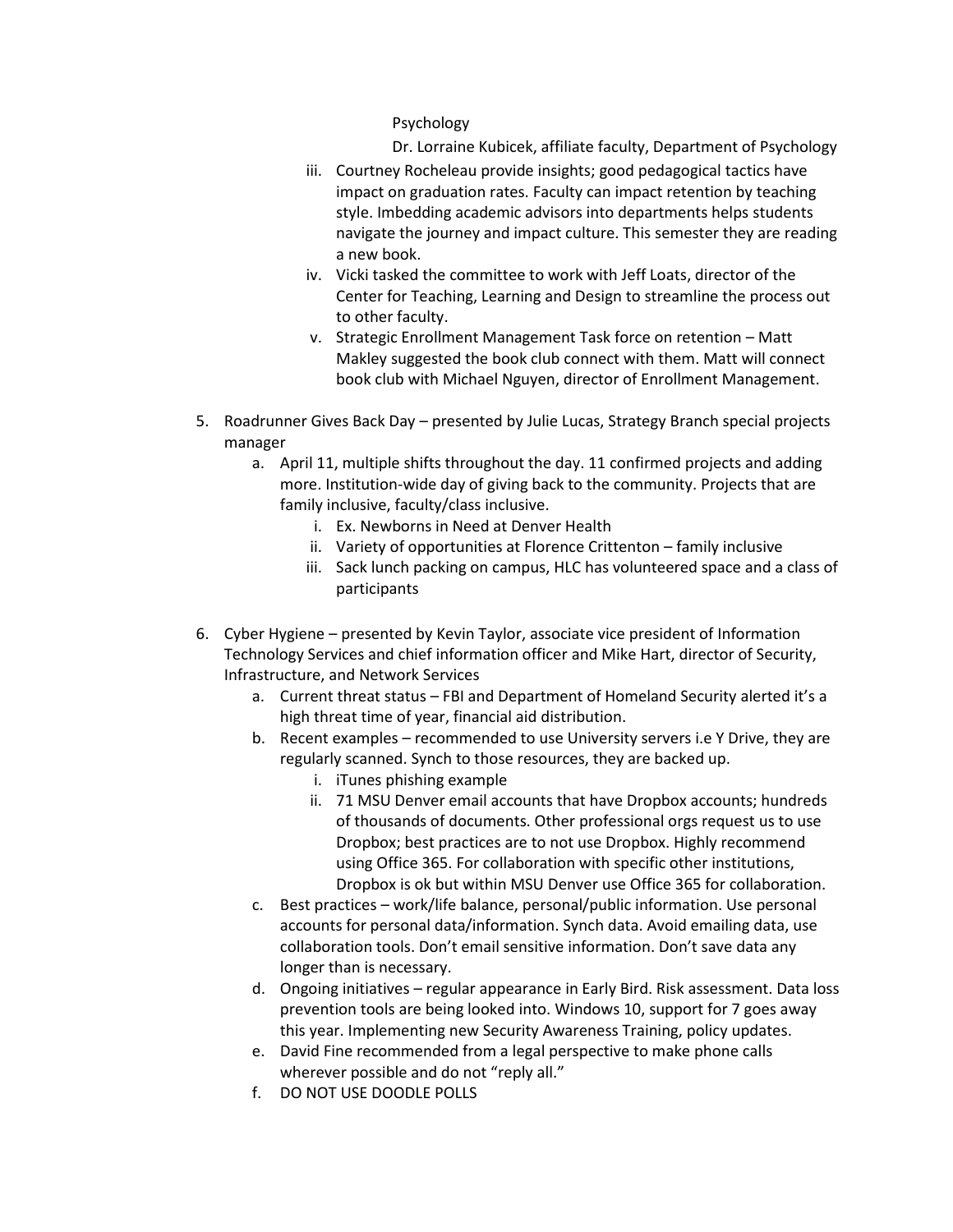- g. Contact HelpDesk with any questions or for advice/help
- h. Mike Hart and Kevin Taylor will investigate SSC for secure document uploading
- i. Training for search chairs regarding sharing of confident information for searches. A portal for candidates is used, but internally candidate materials and interview schedules are coordinated through email.
- j. Dr. Davidson recommended less email, more coffee. We should not lead or make decisions by email. Added benefit of cyber hygiene.
- 7. Round robin (All)
	- a. Shaun Schafer, president, council of chairs thank Vicki for her support in bringing Academic Impressions to Denver for the professional development of Department Chairs and Directors.
	- b. Cathy Lucas, chief of staff & vice president of Strategy presented Strategic Plan to BOT with Matt Makley. Hired Prosono to help with SP, still seeking nominations for SP Team; open through the end of the month, will announce team in March, apply online. MSU Denver is in DIA (DEN)
	- c. David Fine, general counsel legal supports initiatives going on at MSU Denver, much of the work is confidential.
	- d. Christine Marquez Hudson, vice president of Advancement and executive director of Foundation – finished Advancement playbook and presented to FB in January, helpful tool in focusing fundraising team on priorities of Senior Leadership. Fundraising training this Friday for deans and SL, later in the month for faculty. Deeper dive fundraising trainings and additional opportunities in the Fall.
	- e. Liz Hinde, dean, School of Education College of Business is hosting a book talk on Feb. 19 12:45-1:30pm. College of Letters, Arts and Sciences is hosting Black World Conference, Bridge Conference Feb. 28. CPS hosting Navigating Your Health Career conference. School of Ed keeping busy with strike policy.
	- f. Anthony Grant, director of Athletics announced Athletics feasibility study to Board of Trustees. Should MSU Denver transition to D1 or stay in D2, consideration of data over next couple months, will present data to campus community. Will update the campus accordingly. Homecoming weekend this weekend, softball, baseball and basketball, VIP reception Saturday.
	- g. Matt Makley, president, faculty senate senate is getting significant policies, David will present on academic policy. Online teaching policy, disciplinary policy.
	- h. Vicki Golich, provost & executive vice president of Academic Affairs meeting with Hsiu-Ping Liu to discuss recs for director of Office of Sponsored Research & Programs.
	- i. George Middlemist, interim vice president of Administration & Finance/COO AVP for Human Resources interviews over the next week. Health Institute program plan is holding worship next week. Urban Master Plan task force planned and holding first meeting this month.
	- j. Evan Bowles, council of administrators structuring committee for Roadrunners Who Soar awards. Working on budget details. Working on by-laws for joint staff.
	- k. Will Simpkins, vice president of Student Affairs Justin Darnell resigned as Student Government Assembly president, John Andres steps into role as president. Launching virtual C2 center. Mayor Hancock attending Homecoming Yard Show tonight. Lauren Sullivan resigned as director of Veteran Military